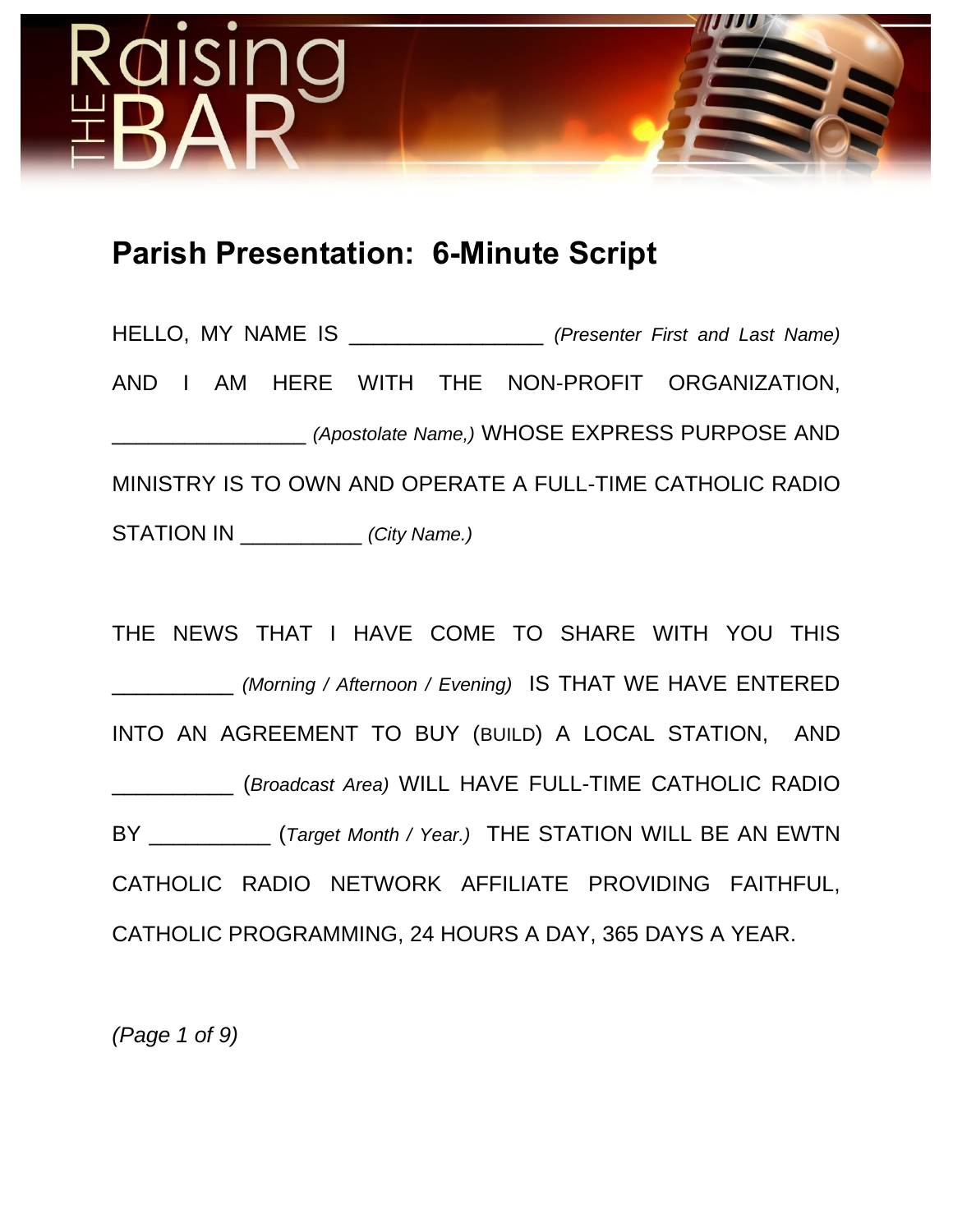

CATHOLIC RADIO IS SOMEWHAT OF AN ANOMALY IN OUR COUNTRY. THERE ARE OVER FIFTEEN THOUSAND A-M AND F-M RADIO STATIONS IN THE U.S.; TEN PERCENT OF THESE, OR OVER FIFTEEN HUNDRED, ARE PROTESTANT-FORMATTED STATIONS.

INCLUDING YOUR NEW CATHOLIC RADIO STATION, THERE ARE LESS THAN FOUR HUNDRED CATHOLIC RADIO STATIONS IN THE ENTIRE UNITED STATES. TO BRING THAT CLOSER TO HOME IN OUR LOCAL AREA, THERE ARE \_\_\_\_\_\_\_ *(Number)* PROTESTANT-FORMATTED STATIONS ON THE AIR, AND THIS WILL BE THE FIRST AND ONLY CATHOLIC RADIO STATION IN THE \_\_\_\_\_\_\_\_\_\_ (*City Name)* AREA. OUR PROTESTANT BROTHERS AND SISTERS HAVE SHOWN US THAT THIS IS AN EFFECTIVE MEANS OF EVANGELIZATION AND NOW WE ARE ESTABLISHING STATIONS AS WELL.

*(Page 2 of 9)*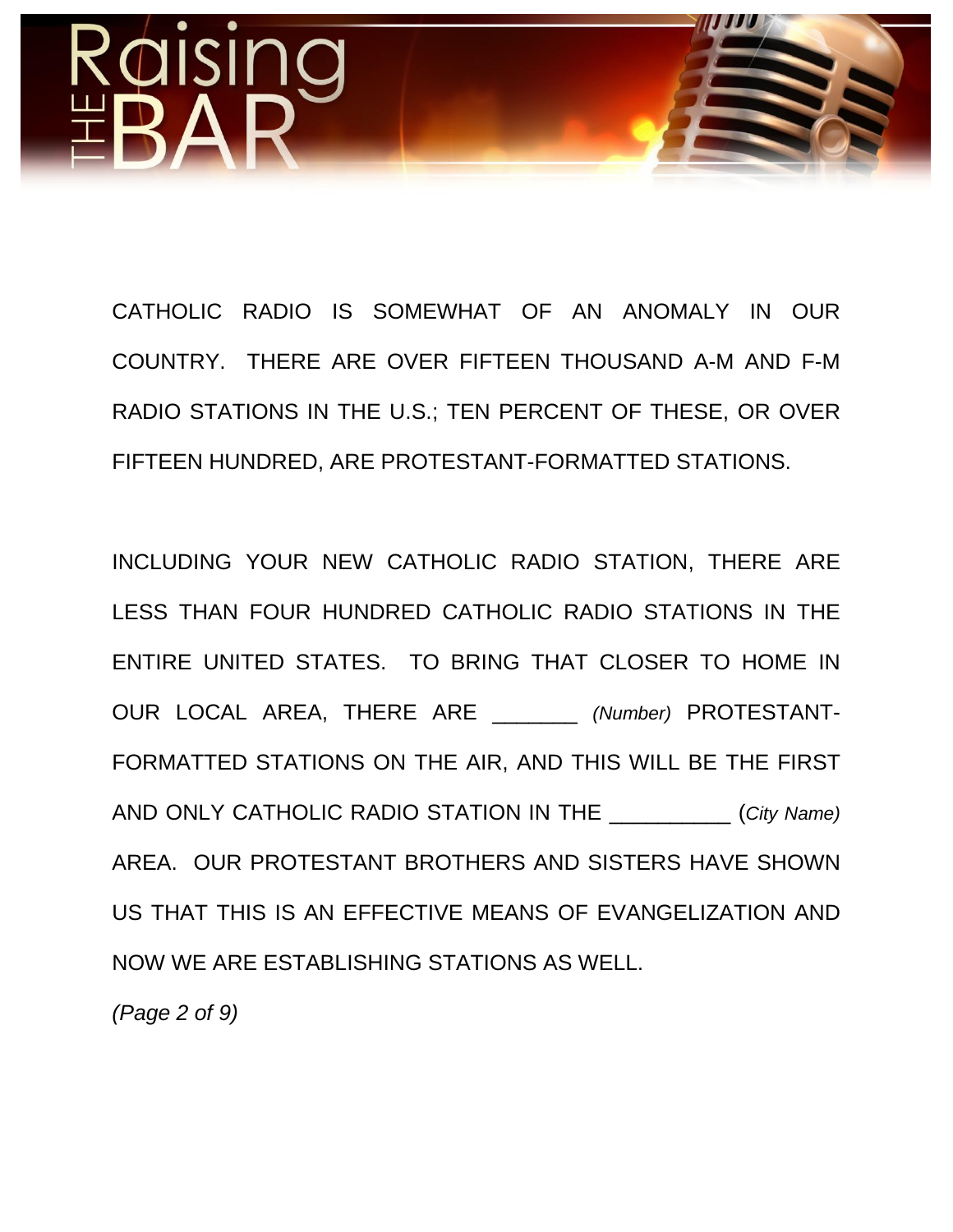CATHOLIC RADIO \_\_\_\_\_\_\_\_\_\_ *(Call Letters /Frequency / Band)* HAS THE BLESSING AND SUPPORT OF THE DIOCESE AND OF BISHOP *(Archbishop – Cardinal)* \_\_\_\_\_\_\_\_\_\_, BUT WE ARE NOT OWNED OR OPERATED BY THE DIOCESE. TRANSLATION: THEY THINK IT'S A GREAT IDEA, BUT WE NEED TO RAISE THE MONEY TO PAY FOR IT. THE TOTAL COST ASSOCIATED WITH THE PURCHASE OF THE STATION IS \$\_\_\_\_\_\_\_\_\_\_. WE HAVE CREATED AN ORGANIZATION CALLED THE CATHOLIC RADIO ARMY OF ANGELS IN ORDER TO HELP US REALIZE THIS GOAL.

WE SEE IN THE OLD AND NEW TESTAMENTS ANGELS TAKING MESSAGES FROM GOD AND DELIVERING THEM TO THE PEOPLE OF GOD. IN PARTICULAR, WE SEE THE ANGELS APPEARING TO THE SHEPHERDS AFTER THE BIRTH OF THE CHRIST CHILD, ANNOUNCING THEIR NEWS OF GREAT JOY, A JOY TO BE SHARED BY ALL THE PEOPLE, A MESSAGE OF SALVATION. WE HAVE THAT SAME OPPORTUNITY IN OUR DAY.

*(Page 3 of 9)*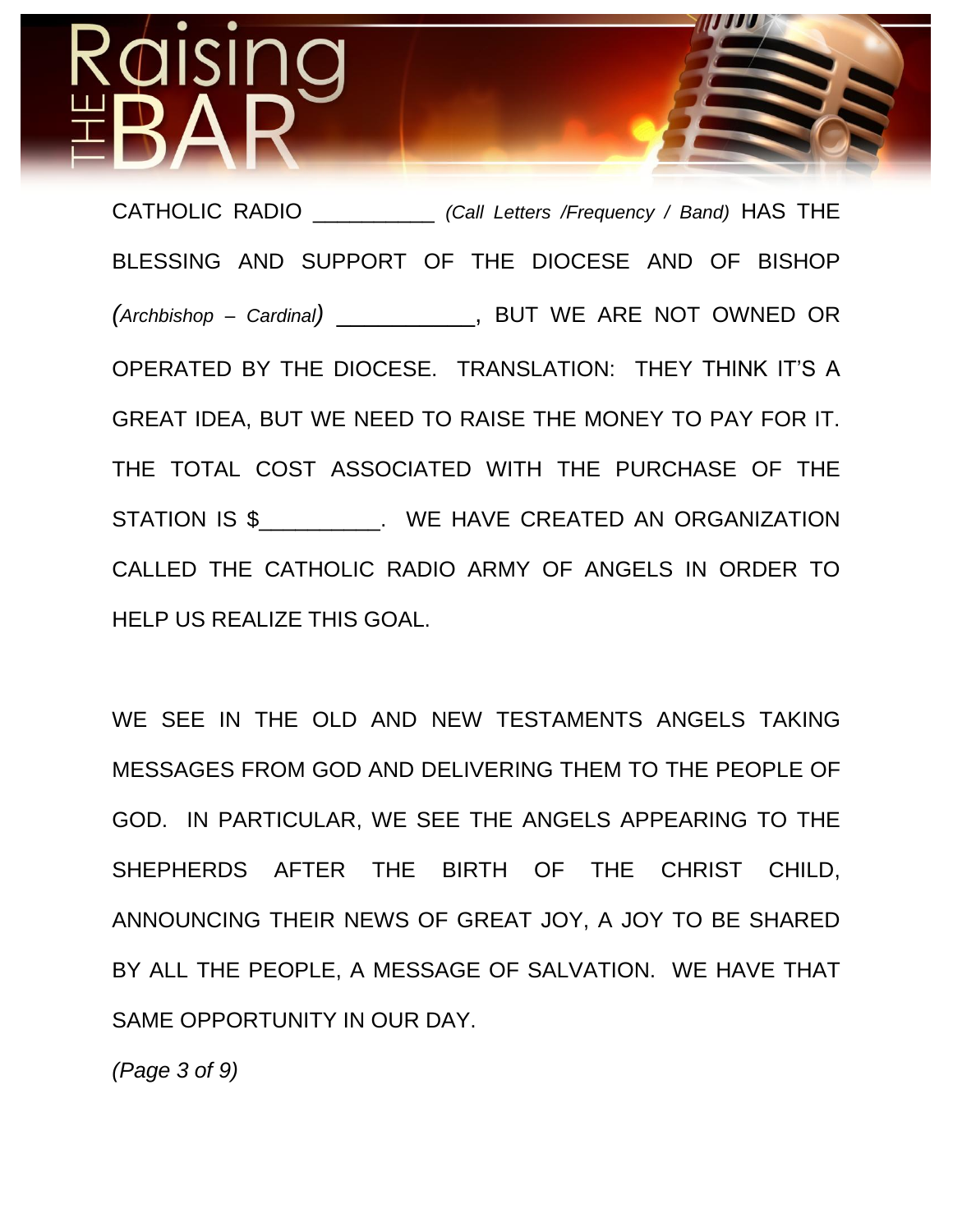

THIS STATION WILL REACH WELL OVER \_\_\_\_\_\_\_\_\_\_ *(Population in the Signal Footprint)* PEOPLE WITH THE GOOD NEWS OF JESUS CHRIST AND THE CHURCH HE HIMSELF FOUNDED ON THE APOSTLE PETER. I INVITE YOU TO PARTICIPATE WITH ME, SHARING IN THIS SACRED MINISTRY OF THE ANGELS, SHARING THIS NEWS OF GREAT JOY.

I'D ASK THOSE SEATED CLOSEST TO THE END OF THE PEW, THE END CLOSEST TO THE MIDDLE OF THE CHURCH, TO PLEASE LOCATE THE STACK OF PLEDGE CARDS THAT ARE THERE, ALONG WITH THE PENCILS. IF YOU COULD PLEASE LOCATE THOSE NOW, AND PASS THEM DOWN TO THE OTHERS IN YOUR PEW, KEEPING ONE FOR YOURSELF OF COURSE, I'D LIKE TO GO OVER WITH YOU NOW HOW YOU CAN BECOME AN ANGEL IN THE CATHOLIC RADIO ARMY OF ANGELS.

*(Page 4 of 9)*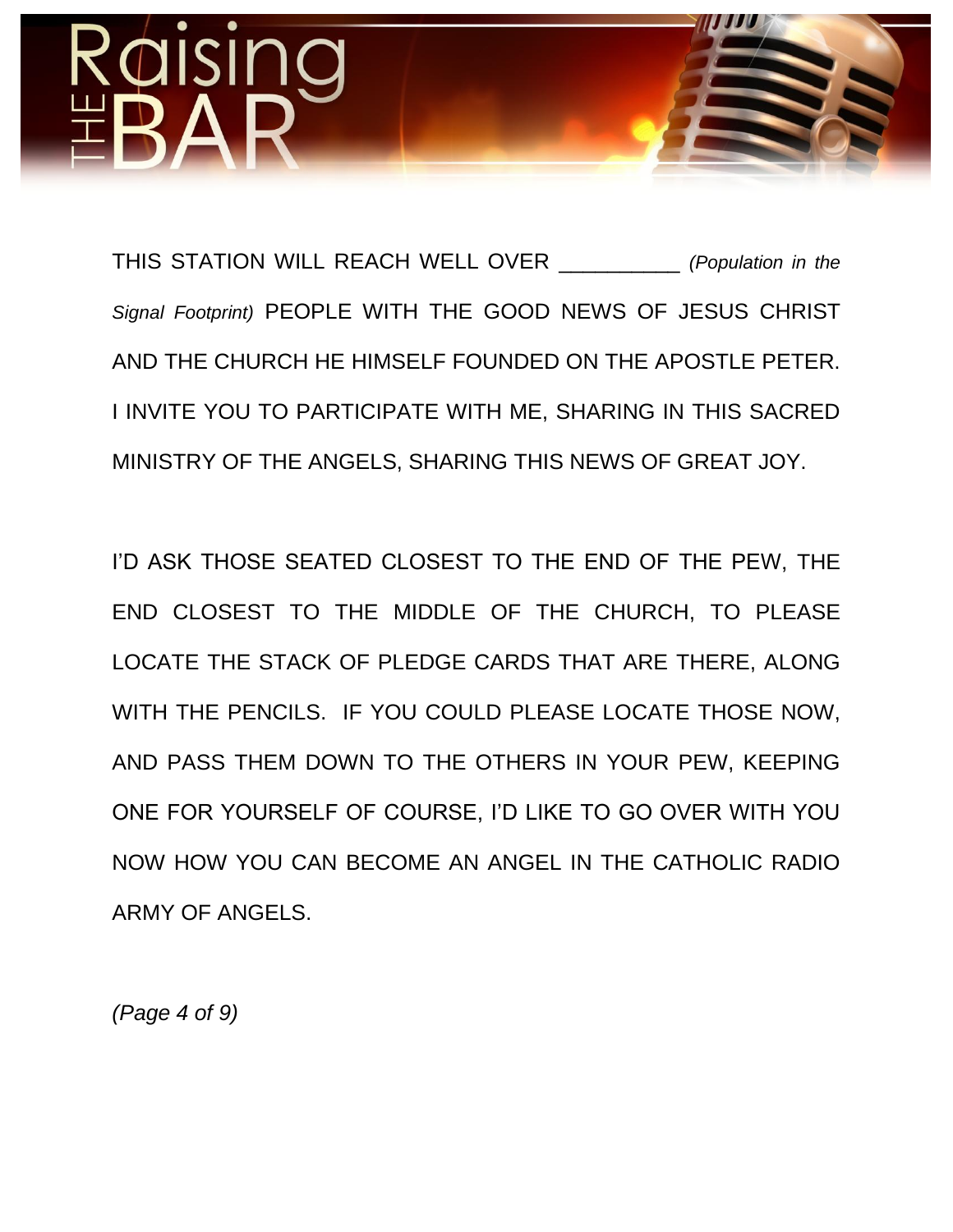AGAIN, THE CARDS AND PENCILS ARE LOCATED ONLY ON ONE END OF THE PEW, THE END CLOSEST TO THE MIDDLE OF THE CHURCH. IF YOU ARE SEATED CLOSEST TO THAT END, I WOULD ASK THAT YOU PLEASE PASS DOWN BOTH THE PLEDGE CARDS AND PENCILS TO THE OTHERS IN YOUR PEW AT THIS TIME.

THE FIRST WAY YOU CAN BECOME AN ANGEL IN THE CATHOLIC RADIO ARMY OF ANGELS IS LISTED UNDER NAME AND ADDRESS, AND THAT IS BY MAKING A MONTHLY PLEDGE OF ANY AMOUNT LISTED ON THE CARD. SIMPLY CHECK THE BOX NEXT TO THE AMOUNT THAT YOU WOULD LIKE TO GIVE, OR IF THE AMOUNT YOU WOULD LIKE TO GIVE IS NOT LISTED ON THE CARD, SIMPLY WRITE THAT DOLLAR AMOUNT IN THE COLUMN PROVIDED, THEN CHECK THE BOX UNDERNEATH THAT SAYS "EACH MONTH." YOU CAN ALSO MAKE A ONE-TIME PLEDGE BY FOLLOWING THOSE SAME DIRECTIONS, BUT CHECKING THE BOX UNDERNEATH THAT SAYS "ONE-TIME ONLY."

*(Page 5 of 9)*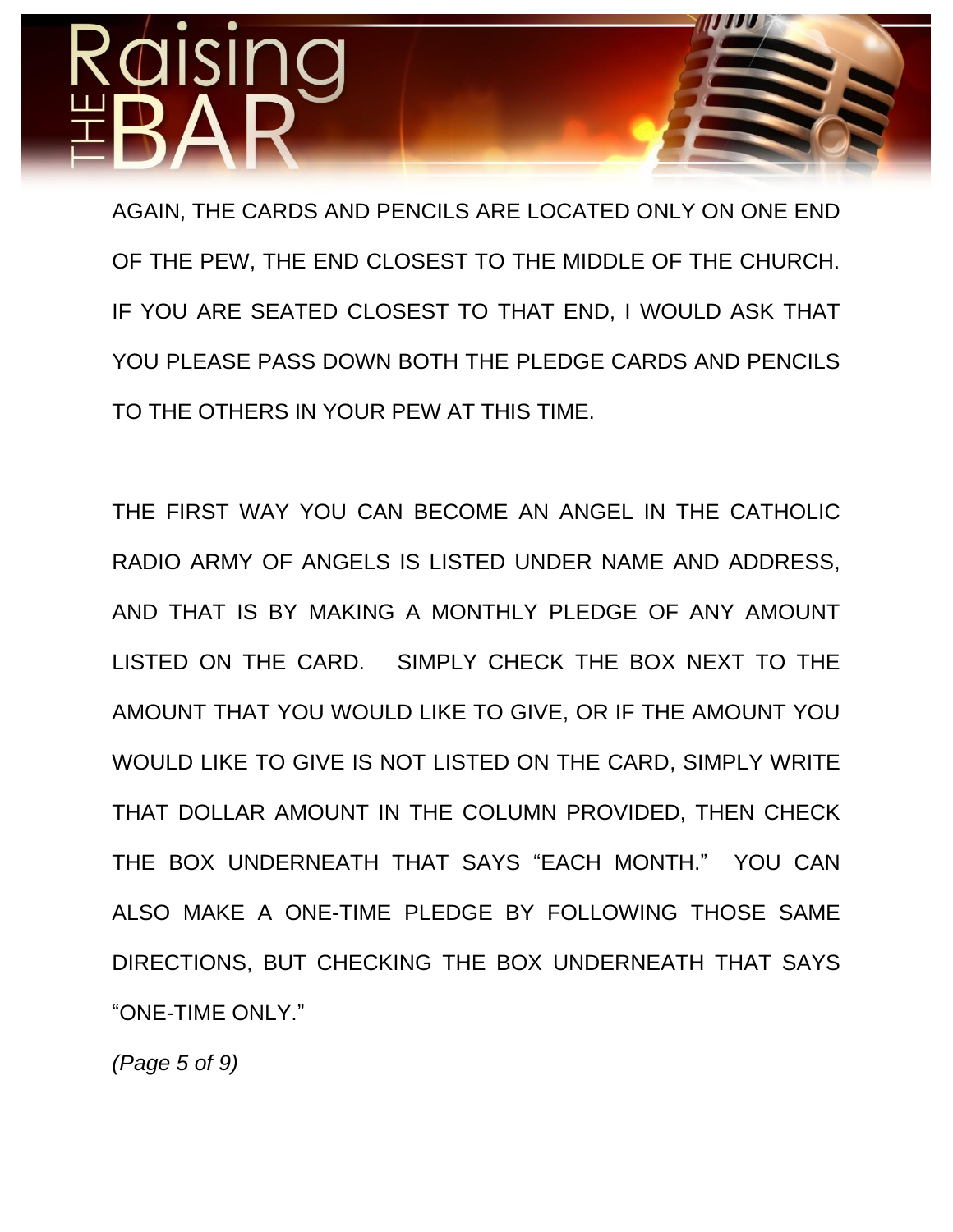# WE HAVE A VERY SPECIAL OPPORTUNITY THIS WEEKEND HERE AT \_\_\_\_\_\_\_\_\_\_ *(Parish Name.)* A GROUP OF VERY GENEROUS INDIVIDUALS HAVE COME FORWARD AND AGREED TO MATCH THE ENTIRE PLEDGE AMOUNT OF ALL THE PARISHIONERS GATHERED HERE AT \_\_\_\_\_\_\_\_\_\_ *( Parish Name)* FOR THIS WEEKEND ONLY, UP TO \$\_\_\_\_\_\_\_\_\_\_\_\_ *(Matching Pledge Amount.)* THAT MEANS FOR EVERY DOLLAR YOU PLEDGE, WE GET TWO. SO, I WOULD ASK THAT YOU PLEASE KEEP THAT IN MIND AS YOU FILL OUT YOUR PLEDGE CARDS THIS \_\_\_\_\_\_\_\_\_\_ *(Morning / Afternoon / Evening.)*

ONE THING I WOULD POINT OUT IS, IF YOU MAKE A MONTHLY PLEDGE, WE ARE ABLE TO MULTIPLY THAT MONTHLY DOLLAR AMOUNT, TIMES TWELVE MONTHS, IN ORDER TO ARRIVE AT THE DOLLARS TO BE MATCHED.

*(Page 6 of 9)*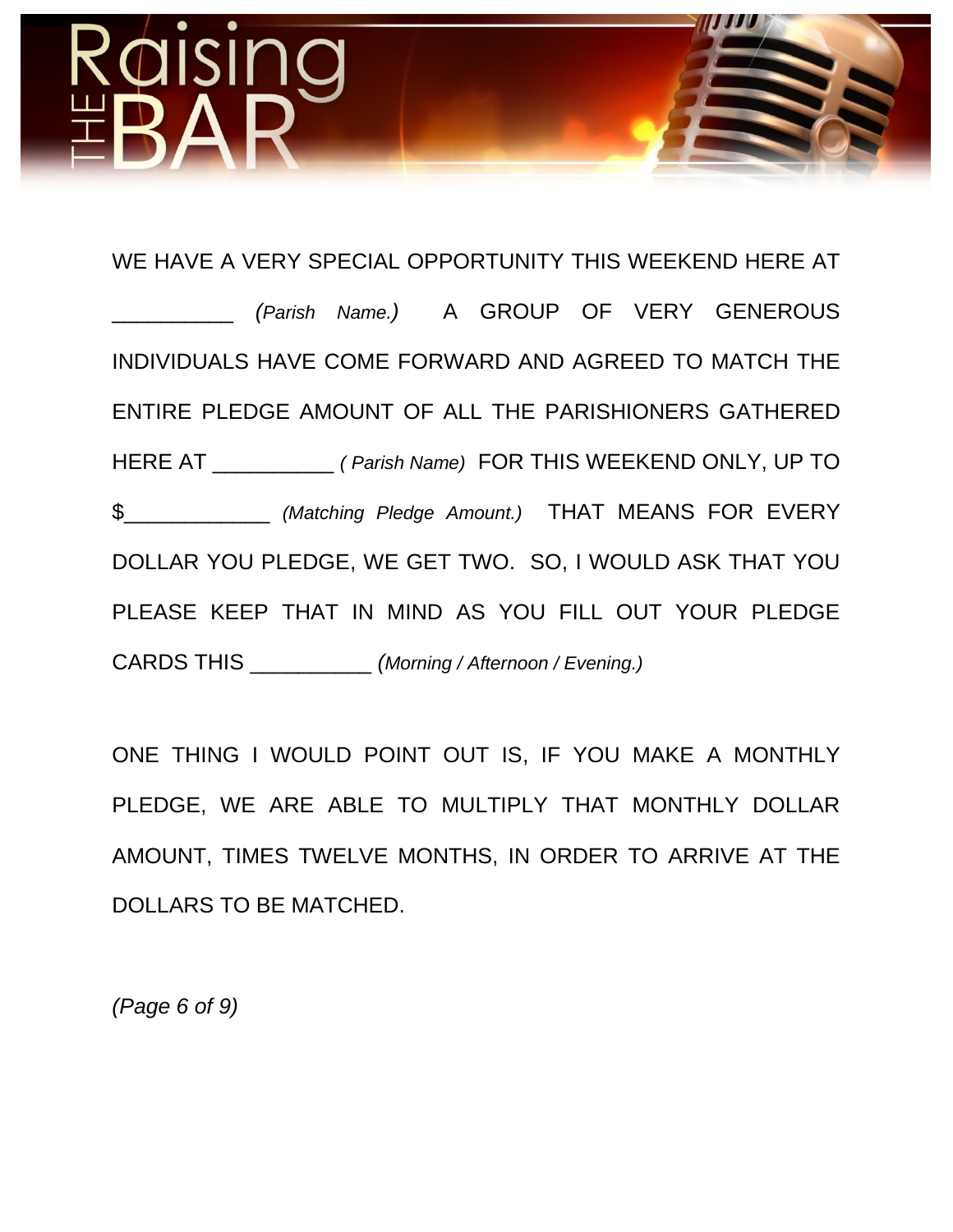# SI

SO IN OTHER WORDS, IF YOU GIVE TEN DOLLARS A MONTH, TIMES TWELVE, THAT'S ONE HUNDRED TWENTY DOLLARS, **PLUS** ONE HUNDRED TWENTY DOLLARS FROM THE MATCHING PLEDGE, THAT'S A TWO HUNDRED FORTY DOLLAR GIFT FOR JUST TEN DOLLARS A MONTH. SO, I WOULD ASK THAT YOU PLEASE CONSIDER MAKING A MONTHLY PLEDGE IN ANY AMOUNT.

YOUR PLEDGES ARE TAX-DEDUCTIBLE. WE ARE A NON-PROFIT ORGANIZATION. I AM ONLY ASKING FOR **PLEDGES** THIS \_\_\_\_\_\_\_\_\_\_ *(Morning / Afternoon / Evening,)* I AM NOT ASKING FOR CASH OR CHECKS. WHAT I WOULD ASK YOU TO DO IS SIMPLY FILL OUT THE CARD WITH YOUR INFORMATION AND INDICATE THE GIFT YOU WOULD LIKE TO GIVE.

*(Page 7 of 9)*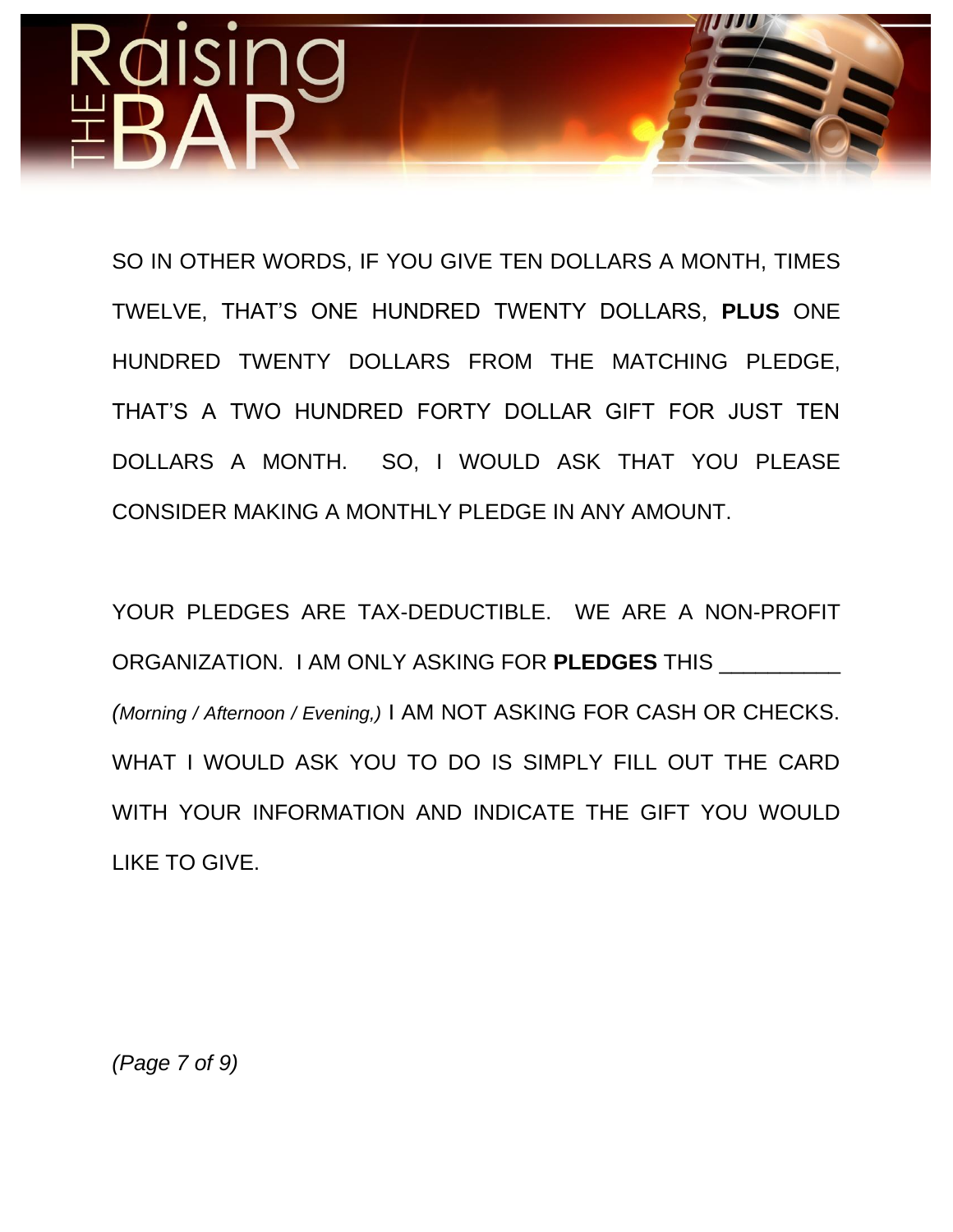

THERE ARE BOXES LOCATED AT EACH OF THE EXITS. IF YOU WOULD PLEASE DROP YOUR CARD INTO ONE OF THE BOXES AS YOU LEAVE MASS THIS \_\_\_\_\_\_\_\_\_\_ *(Morning / Afternoon / Evening,)* WE WILL REMIND YOU **BY MAIL** IN THE NEXT COUPLE WEEKS OF THE PLEDGE THAT YOU HAVE MADE AND ASK YOU TO FULFILL IT IN THE NEXT THIRTY TO SIXTY DAYS.

PLEASE DO NOT TAKE YOUR PLEDGE CARDS HOME WITH YOU. THE ONLY WAY WE CAN TAKE ADVANTAGE OF THIS VERY GENEROUS MATCHING PLEDGE FOR \_\_\_\_\_\_\_\_\_\_ *(Parish Name)* IS IF YOU LEAVE YOUR PLEDGE CARDS WITH US TODAY.

*(Page 8 of 9)*